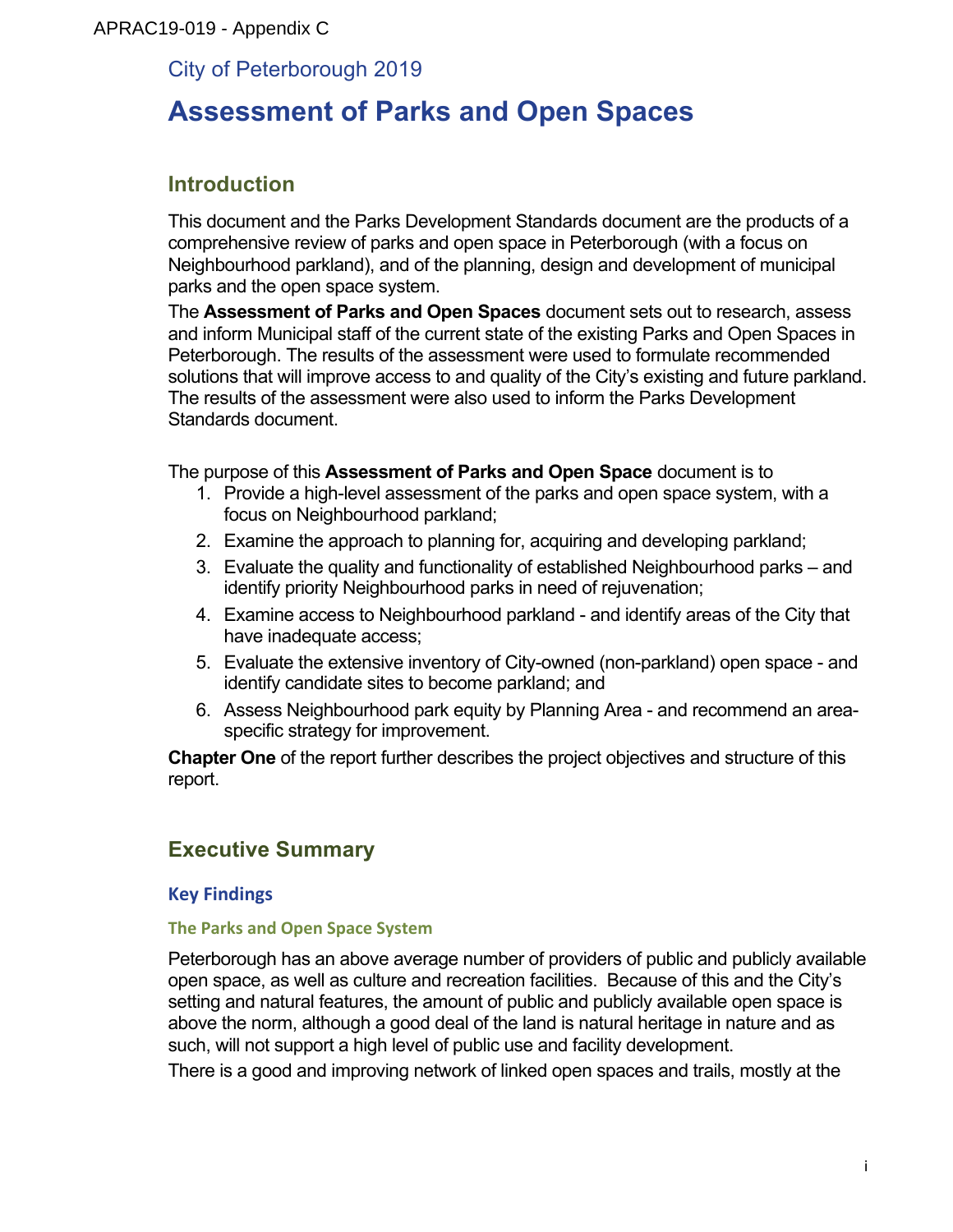## **Assessment of Parks and Open Spaces**

city-wide level. However, the connection between Neighbourhood parks and the citywide trail and active transportation networks is generally weak.

There are many quality Regional and Community parks - although much of that land is comprised of natural heritage features. As a result, there is a shortage of medium and large size tableland-quality Regional and Community parks that can accommodate the outdoor and indoor culture and recreation facilities that will be required as the City grows. An additional 50-75 hectares of this type of open space will be required to support resident needs when the City is fully developed (2-3 large sites would be ideal). A strategy is required to address this challenge while opportunities still exist. Refer to **Appendix D** for the calculation of required parkland.

Refer to **Chapter Two** for more detail on the parks and open space system.

#### **Quantity of Neighbourhood Parkland by Planning Area**

The quantity of Neighbourhood parkland is below the recommended standard in 14 Planning Areas, with 8 Planning Areas well below the recommended standard of 1 hectare/1,000 population. The current City-wide ratio is 0.75 hectares/1,000 population. As residential density increases, especially in built-up areas, the ratio will worsen unless more parkland is acquired. Refer to **Appendix B**.

**Chapter Three** discusses how planning for parks and open space has been undertaken since the first Parks and Recreation Master Plan was completed in 1978. Also described are the various parkland acquisition techniques that have been utilized, and the way that parks have been designed and developed over the years.

### **Quality and Functionality of Neighbourhood Parks**

A key objective of this study was to evaluate the quality and functionality of Neighbourhood parks.

To assist the evaluation, a list of 'minimum' and 'variable' design features and standards was prepared. Those standards are the centerpiece of the **Parks Development Standards** document that will guide the design and development of new parks, as well as the rejuvenation of existing Neighbourhood parks.

From that assessment, the following are the highest rated Neighbourhood parks in terms of quality and functionality. The number in brackets is the score out of 66 that each park received.

- 1. Rogers Cove (51/66) a Community Park with an embedded Neighbourhood park
- 2. Barnardo (48/66)
- 3. Nicholls Oval (48/66) a Community Park with an embedded Neighbourhood park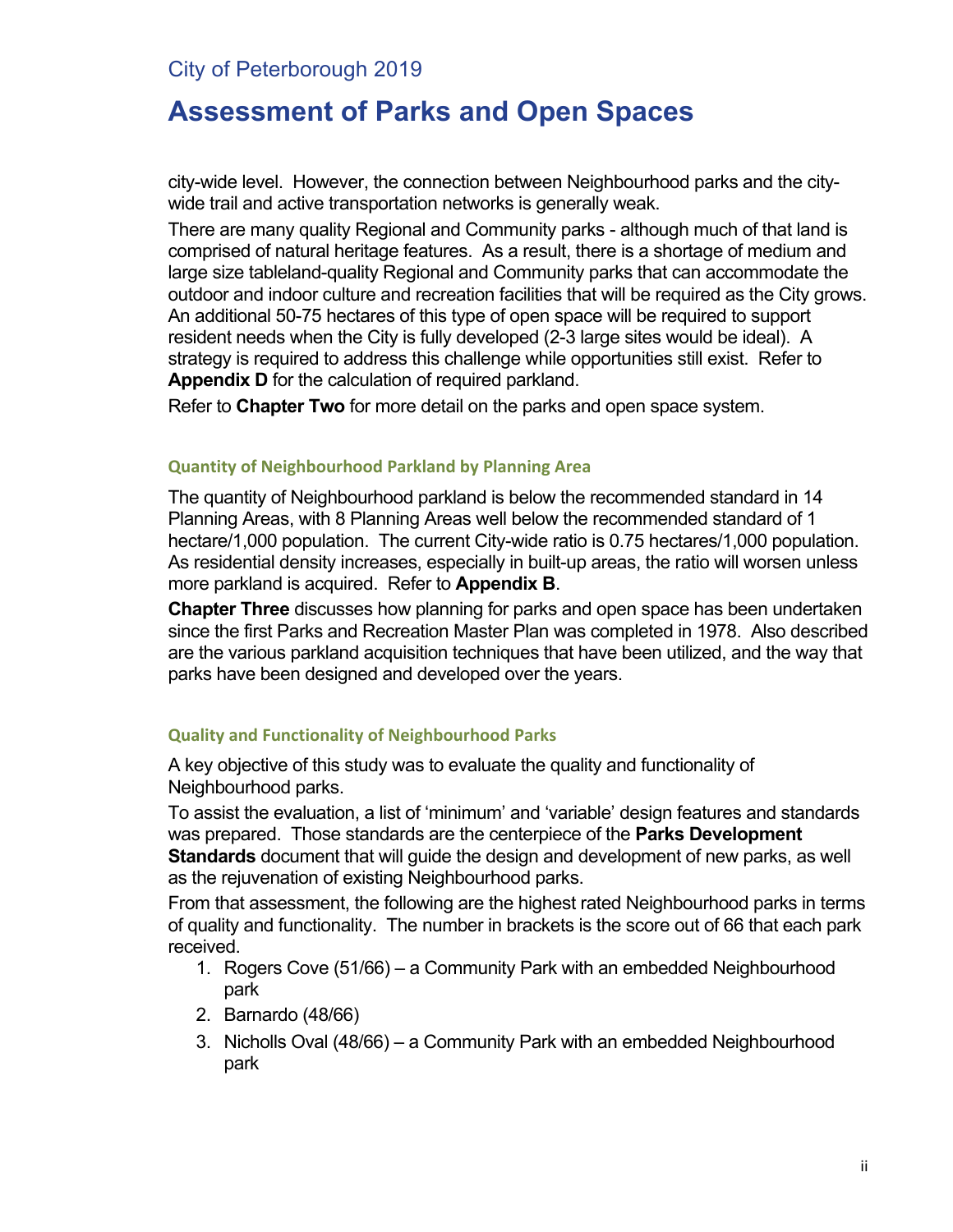# **Assessment of Parks and Open Spaces**

- 4. Stewart (40/66)
- 5. Knights of Columbus (40/66) a Community Park with an embedded Neighbourhood park

The following are the lowest ranked Neighbourhood parks in terms of quality and functionality. The number in brackets is the score out of 66 that each park received.

- 1. Settlers Ridge (3/66) one of the City's newest parks
- 2. Redwood (3/66)
- 3. Barleson and Leighton (6/66)
- 4. Earlwood (6/66)
- 5. Oakwood (6/66)
- 6. 1497 Ireland Ave. (8/66)
- 7. Raymond and Cochrane (8/66)

Refer to **Tables 4-1 – 4-5** in **Chapter 4** for the list of 'minimum' design features and the detailed assessment of each park.

#### **Access to Neighbourhood Parkland**

Another important objective of the study was to evaluate the distribution of Neighbourhood parkland and resulting access to local parks by nearby residents.

The analysis utilized a 400m service area from the center of each park (representing a 5- 10 minute walk), adjusted to account for physical barriers for walking and cycling to parks.

The mapping revealed that many residential areas have gaps in access to Neighbourhood parkland, with Wards 2, 3 and 5 being the most serious. Refer to **Maps 5-1 - 5-5** in **Chapter 5**.

### **City-Owned (non-parkland) Open Space**

Across the City, there are 250 hectares of City-owned (non-parkland) open space plus 69 hectares in current draft-approved plans of subdivision – much of this land with potential to become parkland.

149 properties were evaluated, utilizing 15 criteria. All but 15 properties are recommended to become parkland, with 95 identified as high priority for consideration. Refer to **Table 6-1** in **Chapter 6** for the evaluation and identification of candidate properties.

The aspects and features of recommended properties include some or all of the following:

- Display culture and recreation attributes,
- Contain natural heritage features,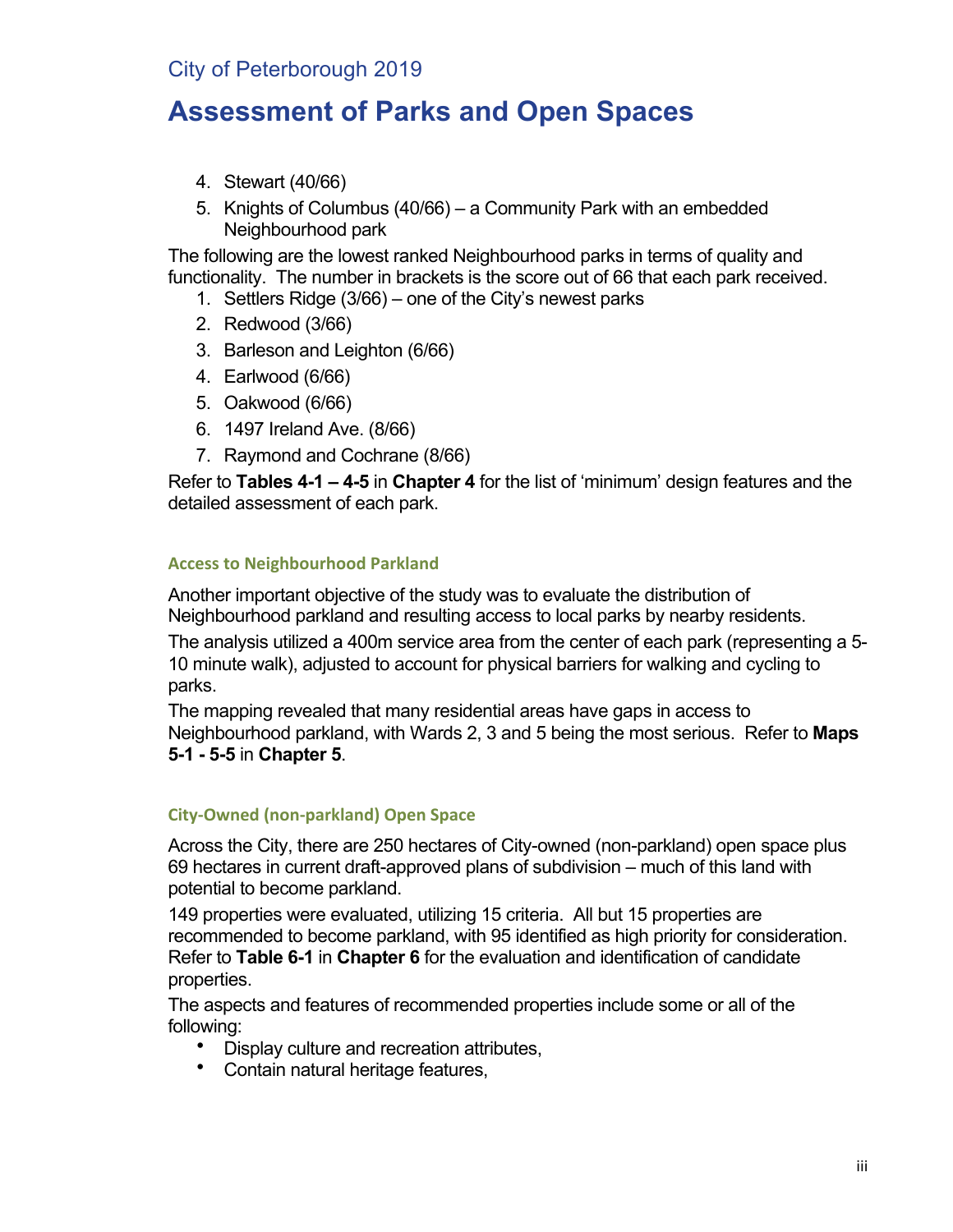# **Assessment of Parks and Open Spaces**

- Are adjacent to other public open spaces,
- Will improve distribution of and access to Neighbourhood parkland,<br>• Will contribute to Regional and Community parkland.
- Will contribute to Regional and Community parkland,
- Will provide linkage functions and/or are linear in nature,
- Contain archeological and/or cultural resources, and<br>• Contain a stormwater management facility
- Contain a stormwater management facility.

### **Neighbourhood Park Equity**

It was important to integrate all aspects of the assessment of parks and open space to see what was revealed about park equity, especially at the neighbourhood level – the focus of the study.

**Park Equity** = **Access** (to parkland) + **Quality** (of parks) + **Inclusivity** (the degree to which ALL residents can access parks and open spaces).

Utilizing the following criteria, it was determined that 18 Planning Areas (PAs) scored medium to low for Neighbourhood park equity, displaying at least two of the criteria.

- 1. Inadequate **access** to Neighbourhood parkland (16 PAs)
- 2. Low **quality/functionality** of Neighbourhood parkland (14 PAs)
- 3. The **quantity** of Neighbourhood parkland is below the recommended standard (14 PAs)
- 4. Above average **population density** (5 PAs)
- 5. Below average **household income** (10 PAs)

Refer to **Table 7-1** in **Chapter 7** for the list of Planning Areas with medium to low Neighbourhood park equity.

### **Key Recommendations**

### **A New Parks and Open Space Classification**

In concert with the update of the City's Official Plan, the parks and open space classification system was revised to reflect the future direction of the City, especially the trend toward increasing density of existing neighbourhoods and new residential development areas.

- 1. Regional Parks and Other Open Spaces
- 2. Community Parks and Other Open Spaces
- 3. Neighbourhood Parks and Other Open Spaces
- 4. Pocket Parks
- 5. **Urban Park Spaces** a second tier of parks and open spaces to be located within high density areas (including the downtown).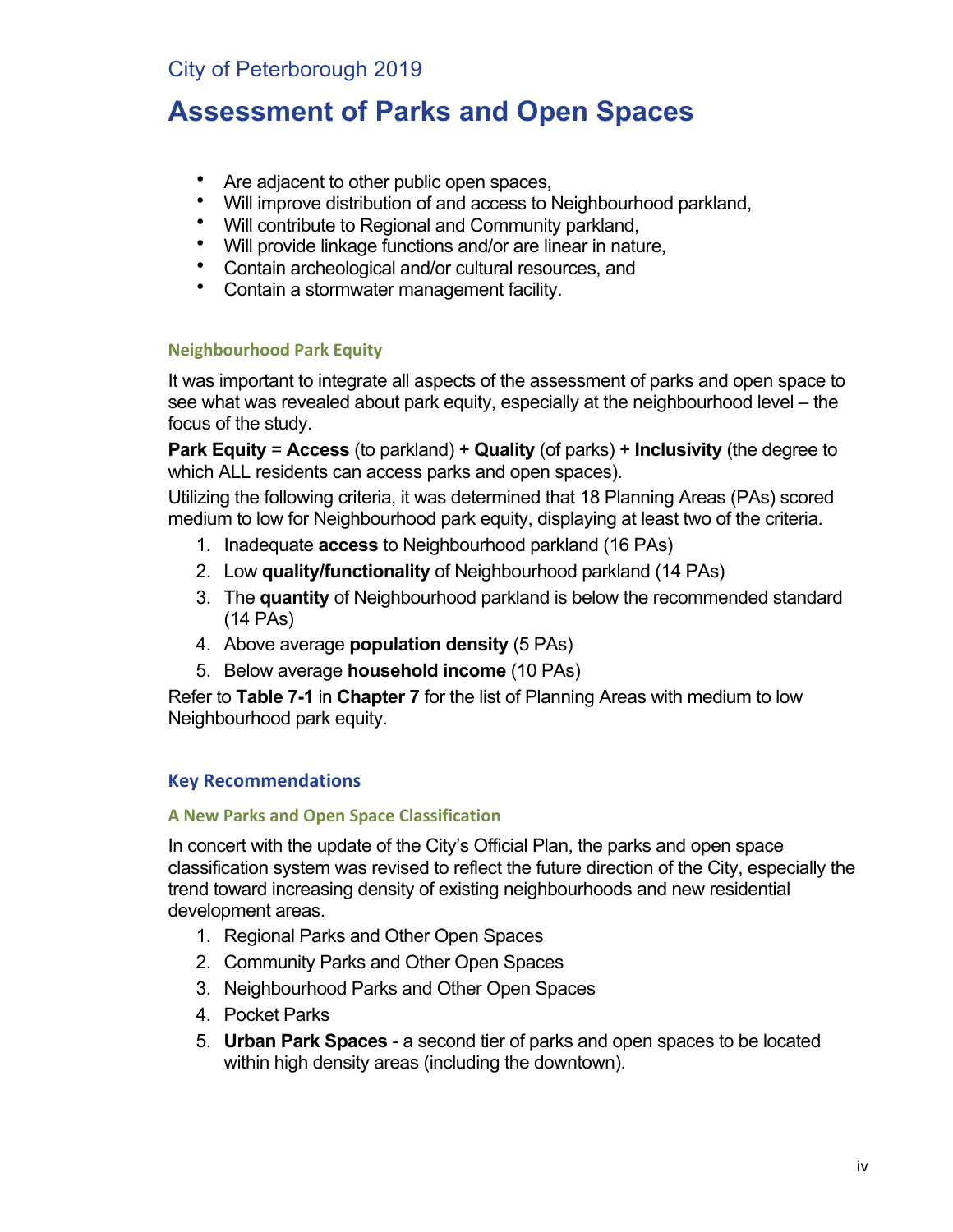# **Assessment of Parks and Open Spaces**

- o Urban Community Parks,
- o Urban Squares,
- o Urban Pocket Parks,
- o Sliver Parks,
- o Courtyards and
- o Connecting Links.

### **Priority Neighbourhood Parks for Rejuvenation**

Because financial resources are always finite and many parks have been identified, it is important to prioritize neighbourhood parks in need of rejuvenation. It was decided that the factors comprising park equity be utilized to augment the quality/functionality assessment.

So, the 43 Neighbourhood parks that scored in the bottom third of the 'quality/functionality' assessment were further assessed based on the following criteria:

- 1. quality/functionality score of each park,
- 2. quantity (and ratio to population) of Neighbourhood parkland within each Planning Area,
- 3. household income of the neighbourhood,
- 4. population density of the neighbourhood,
- 5. the relative importance of each park to the neighbourhood, and
- 6. any development constraints.

Refer to **Table 4-6** in **Chapter 4** where these 43 parks are evaluated, scored and prioritized.

From that assessment, the following are the top 10 parks identified for rejuvenation:

- 1. Cameron Tot Lot
- 2. Earlwood
- 3. Keith Wightman
- 4. Dominion
- 5. Hamilton (embedded Neighbourhood park portion)
- 6. Glenn Pagett
- 7. Whitefield
- 8. Dainard
- 9. Denne
- 10.Queen Alexandra (+ Nichols Place Pocket Park)

Before any improvements are made, it is recommended that a rejuvenation plan be prepared for each park – and that 5-10 parks be identified as the first group for rejuvenation.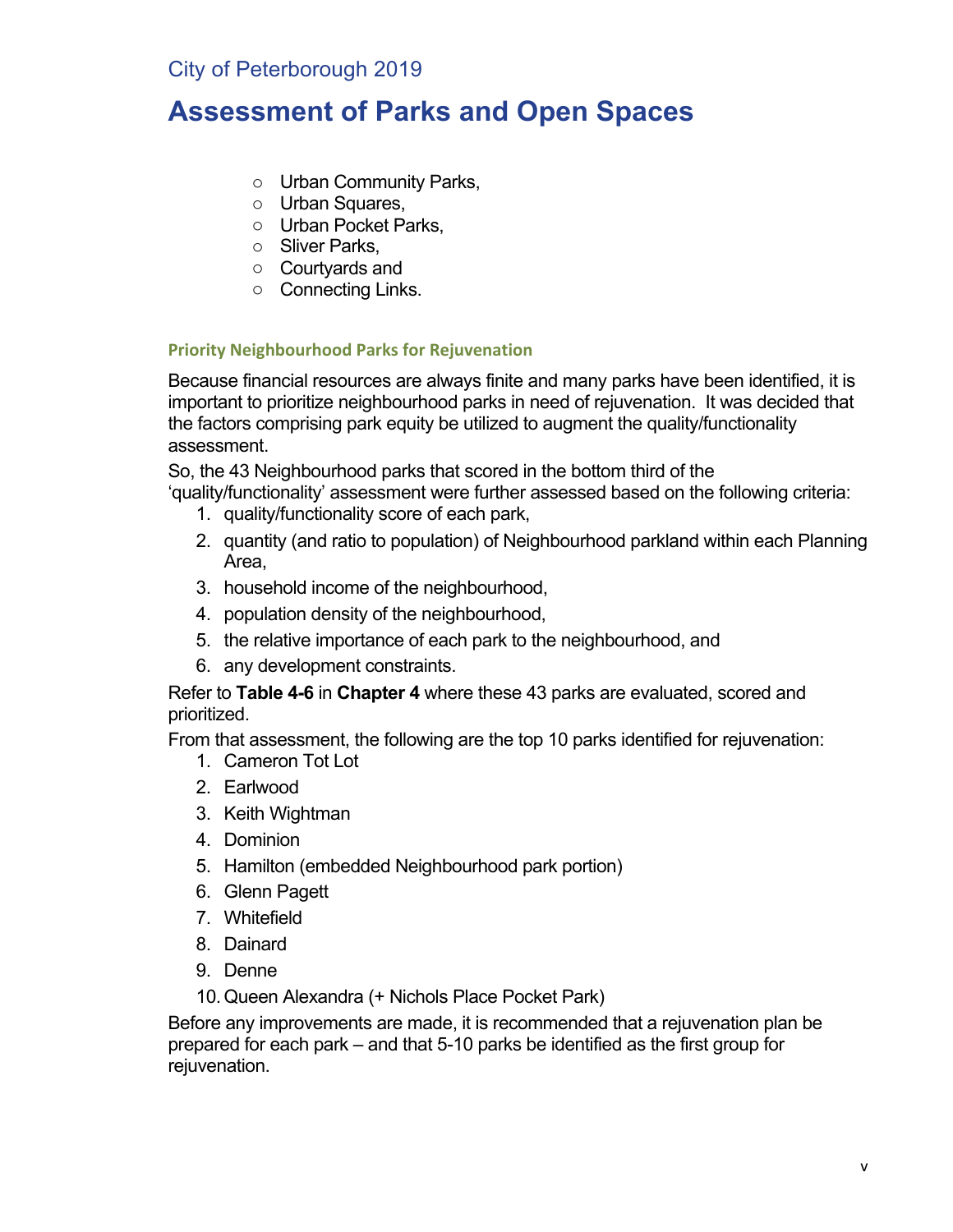## **Assessment of Parks and Open Spaces**

It is recommended that incremental improvements be made to each park in the first group over two to three years to spread the benefit across the most neighbourhoods. Once rejuvenation of the first group of parks is completed, the next group would be rejuvenated utilizing the same implementation strategy.

#### **City-Owned (non-parkland) Open Space**

All properties that are identified as candidates to become parkland should be officially designated as parkland. Properties that are rated as 'high-high' and 'high' should be considered first.

20 properties are recommended to become Neighbourhood parkland and each has been assigned a development priority. Refer to **Table 6-3** in **Chapter 6**. Development of these properties will need to be integrated with the development of new parks and the rejuvenation of existing parks.

It is recommended that City-owned (non-parkland) open space properties that contain high-value natural heritage features that are recommended to become parkland be further designated as 'nature reserves' or 'nature preserves'. Physical restrictions and policies should be implemented to limit or prohibit public use for the most sensitive properties or parts of properties. In some instances, the park name could incorporate 'reserve' or 'preserve'

### **The Strategy to Improve Neighbourhood Park Equity**

Below are the seven elements of the strategy to improve Neighbourhood park equity across the City. For each residential Planning Area (except lightly populated Coldspring), a specific strategy has been developed that combines various combinations of these elements.

- 1. Through good design and adequate rejuvenation, improve the quality and functionality of Neighbourhood parks.
- 2. Develop new Neighbourhood parks to the recommended standard.
- 3. Within selected Regional and Community Parks, create new and enhance existing embedded Neighbourhood park features.
- 4. Attempt to partner with school boards to provide quality Neighbourhood park features at selected elementary schools.
- 5. Designate and develop a number of City-owned (non-parkland) open space properties into Neighbourhood parkland, access points and linkages (20 properties have been identified).
- 6. Acquire other properties to create new and enhance existing Neighbourhood parks.
- 7. Plan the location, quantity and characteristics of future Neighbourhood parks to